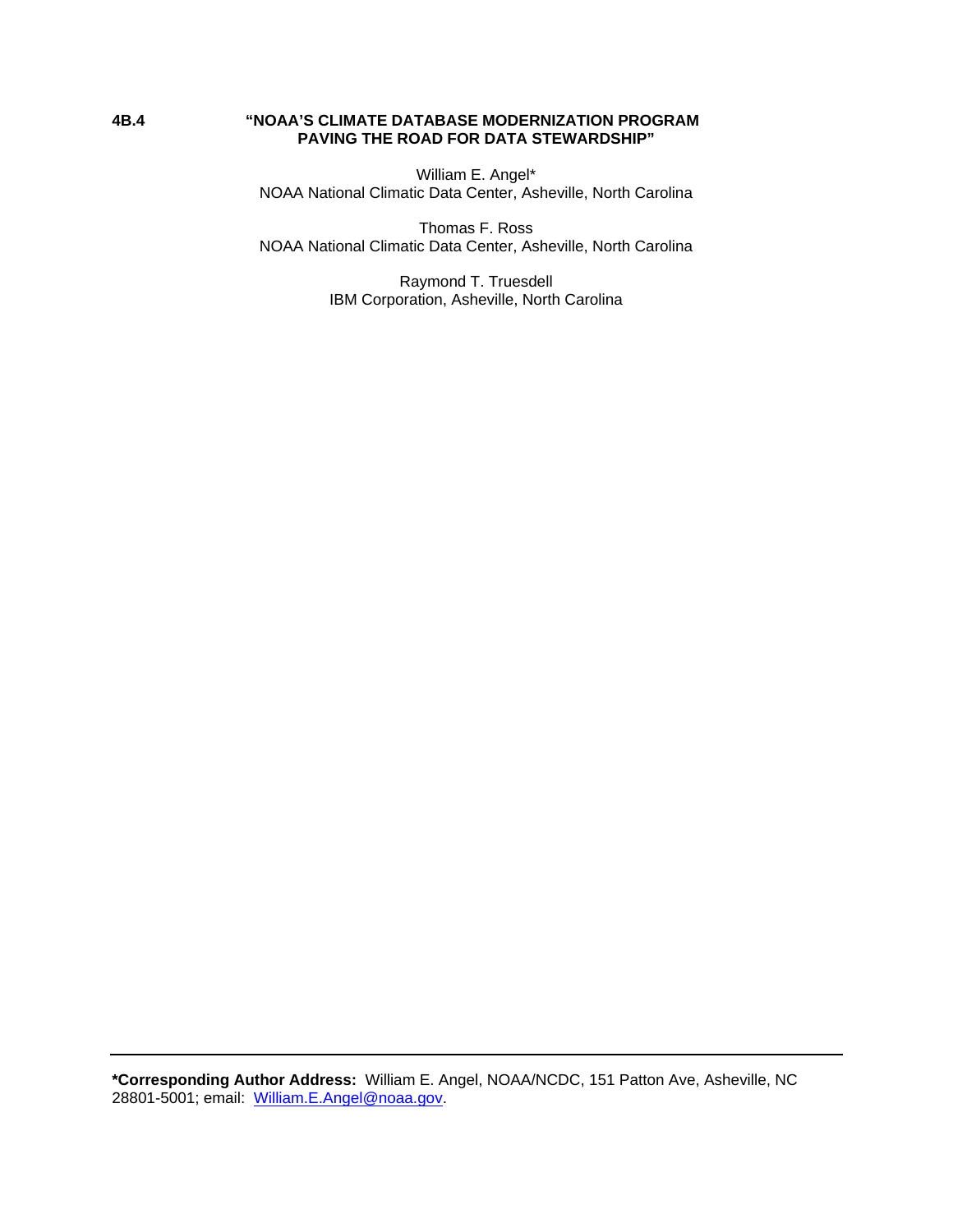### **ABSTRACT**

The Climate Database Modernization Program (CDMP) supports NOAA's mission to collect, integrate, assimilate, and effectively manage Earth observations on a global scale, ranging from atmospheric, weather, and climate observations to oceanic, coastal, and marine life observations. Many of NOAA's holdings were originally recorded on paper, film, and other fragile media, and stored at various facilities. CDMP's mission includes transforming these older observations to a more useful friendly and accessible digital media which will help meet the predicted demand for additional scientific baseline observations. Many significant decisions such as future energy use, climate, and infrastructure issues will depend on the accuracy and availability of this data for predictive modeling. The scientific community depends on the ongoing work of CDMP to ensure that the hard-earned, irreplaceable research is protected, preserved and made available on-line. CDMP partners with four private sector contractors and have placed online over 54 million weather and environmental images, available to researchers around the world via the Internet. The amount of data online has grown from 1.75 terabytes in 2001 to over 14 terabytes in late 2010 and millions of pieces of data are still waiting to be digitized. This presentation will highlight several of the 97 various NOAA national and international data rescue projects under the CDMP program.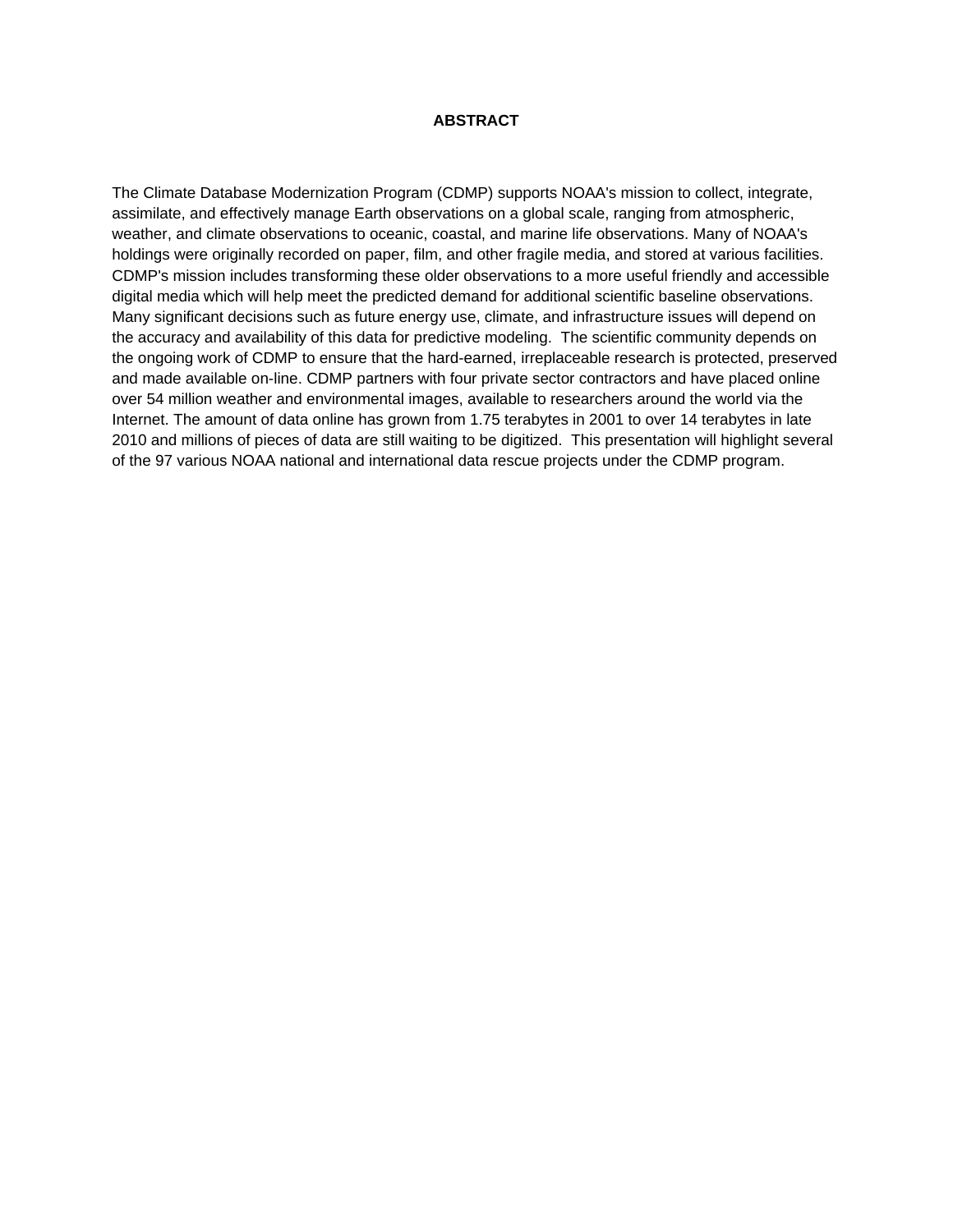### **4B.4 "NOAA'S CLIMATE DATABASE MODERNIZATION PROGRAM PAVING THE ROAD FOR DATA STEWARDSHIP"**

William E. Angel\* NOAA National Climatic Data Center, Asheville, North Carolina

Thomas F. Ross NOAA National Climatic Data Center, Asheville, North Carolina

> Raymond T. Truesdell IBM Corporation, Asheville, North Carolina

## **1. Project Goals and Background**

The year 2010 marked the beginning of the Climate Database Modernization Program's (CDMP) second decade of service. CDMP continues to support every NOAA line office by preserving and enhancing the availability of valuable climate and environmental data. These data are used by researchers and others dealing with climate and environmental issues crucial to our planet and our global society.

## **2. NOAA's Stewardship Commitment**

The Climate Database Modernization Program supports NOAA's mission to collect, integrate, assimilate and effectively manage Earth observations on a global scale, ranging from atmospheric, weather, and climate observations to oceanic, coastal, and marine life observations. Many of these holdings, which are part of the U.S. National Archives, were originally recorded on paper, film, and other fragile media, and stored at various NOAA Centers (Figure 1). Without proper preservation of the media, the information they contained was in danger of being lost forever.

\_\_\_\_\_\_\_\_\_\_\_\_\_\_\_\_\_\_\_\_\_\_\_\_\_\_\_\_\_\_\_\_\_\_\_\_\_\_\_\_



2010 Climate Data Modernization Tasks Across NOAA

**Figure 1:** *The number of NOAA's CDMP Projects reached a record total of 97 in 2010.*

# **3. A New Decade Begins**

The National Oceanic and Atmospheric Administration's Climate Database Modernization Program (NOAA's CDMP) has just completed its eleventh year. When the program began in the year 2000, the demand for rapid and complete access to the Nation's and world's climate data by researchers and global change scientists was a key motivation in the establishment of CDMP, which is managed through NOAA's National Climatic Data Center (NCDC) located in Asheville, NC. This program was initiated by Congress to assist NOAA in modernizing and improving access to the Nation's climate data and information.

As CDMP has entered its second decade, demand for climate data access has increased. In addition, CDMP has expanded its support across all of NOAA, preserving and making available environmental data ranging from the ocean floor to the top of the ionosphere. Partnering with four private sector contractors, CDMP has placed online over 54 million weather and environmental images, available to researchers around the world via the Internet. The amount of data online has grown

<sup>\*</sup> Corresponding author address: William E. Angel, NOAA/NCDC, 151 Patton Ave, Asheville, NC 28801- 5001; email: William.E.Angel@noaa.gov.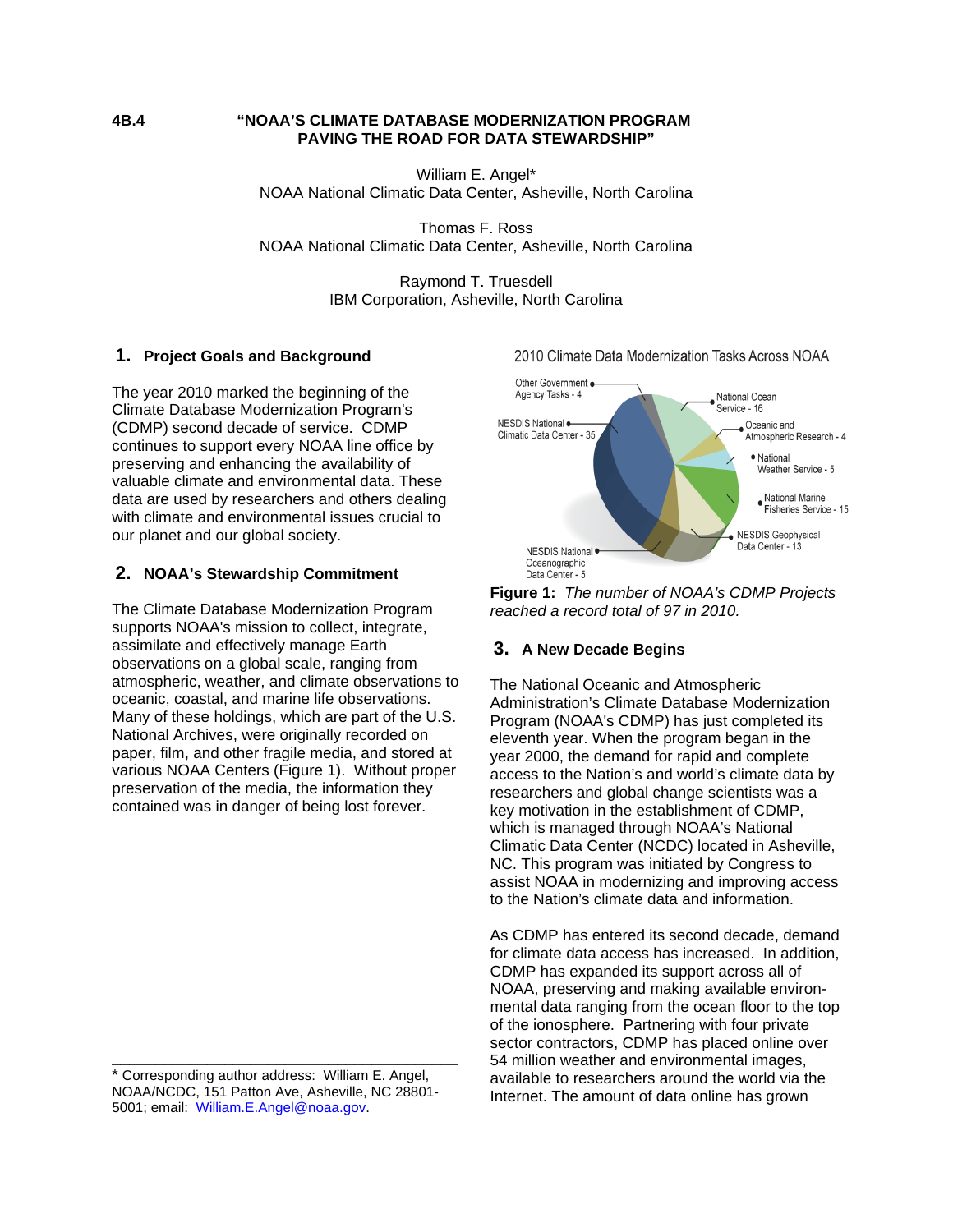from 1.75 terabytes in 2001 to over 14 terabytes in 2010. Major progress continues in making these data available through a number of NOAA web sites (see URL list in section 8 and 9).

In addition, hourly weather records keyed through CDMP continue to be integrated into NCDC's digital database holdings extending the period of record for many stations back into the 1800's. The increase in the quality and quantity of historical data is helping researchers worldwide to improve real-time monitoring and forecasting of environmental, solar and geophysical events.

## **4. NOAA's CDMP Project Partners**





Resources Solutions Results."



National Interest Security Company, An IBM Company



**Figure 2:** *CDMP Support Contractors.*

CDMP could not exist without the extraordinary efforts of people within NOAA and those in the private sector who do the keying, imaging, and database development. CDMP projects have created hundreds of new private sector data entry and information management jobs in several economically challenged areas in West Virginia, Kentucky, and Maryland. The project tasks supported by CDMP are well suited for the private sector. Many of these tasks have been shifted from government employees to CDMP contractors in the above mentioned states. Tasks performed by these contractors include the printing and distributing of the NCDC serial climate publications, managing accounts receivable, imaging and keying incoming records, hosting and maintaining online images, and providing expert personnel in support of various projects.

The three prime contractors (Figure 2) for CDMP are: National Interest Security Company, an IBM Company, Rocket Center, West Virginia; SourceCorp, Mount Vernon, Kentucky; and HOV Services, Beltsville, Maryland. Excellent support is also provided by the NCDC on-site contractor, STG Corporation, whose staff prepares many of the data for shipment and performs extensive quality control on the returning data products. The CDMP program employs nearly 300 highly skilled government and contractor personnel dealing with climate and environmental data rescue tasks. With over 97 projects ongoing, the contractors must remain focused and flexible to meet each project's requirements.

# **5. CDMP's National Highlights**

The task of modernizing NCDC's vast archive of weather and climate data continues. While millions of records have been imaged, about a third of the paper documents held by NCDC, and much of its microfilm and microfiche archive, remains unscanned. Accompanying this imaging task, keying of many of the scanned images is ongoing, further supplementing NCDC's digital data resources. Currently, more than 54 million images are available to researchers and educators thru the Environmental Document Access and Display System (EDADS) (Figure 3).

NCDC's digital data for hourly surface observations generally began around 1948. CDMP has imaged over 2 million forms and keyed over 405 million records. As a result, this has added over 50 years of hourly and synoptic data for over 225 stations and is being integrated into NOAA NCDC's Integrated Surface Hourly (ISH) database (completed by the end of 2010). Another example of NOAA's NCDC data integration is from the CDMP "Forts" Project. Data from the historic Signal Service, Smithsonian, and other weather observations from  $18<sup>th</sup>$  and  $19<sup>th</sup>$ centuries are being saved. Data for over 350 stations have already been keyed.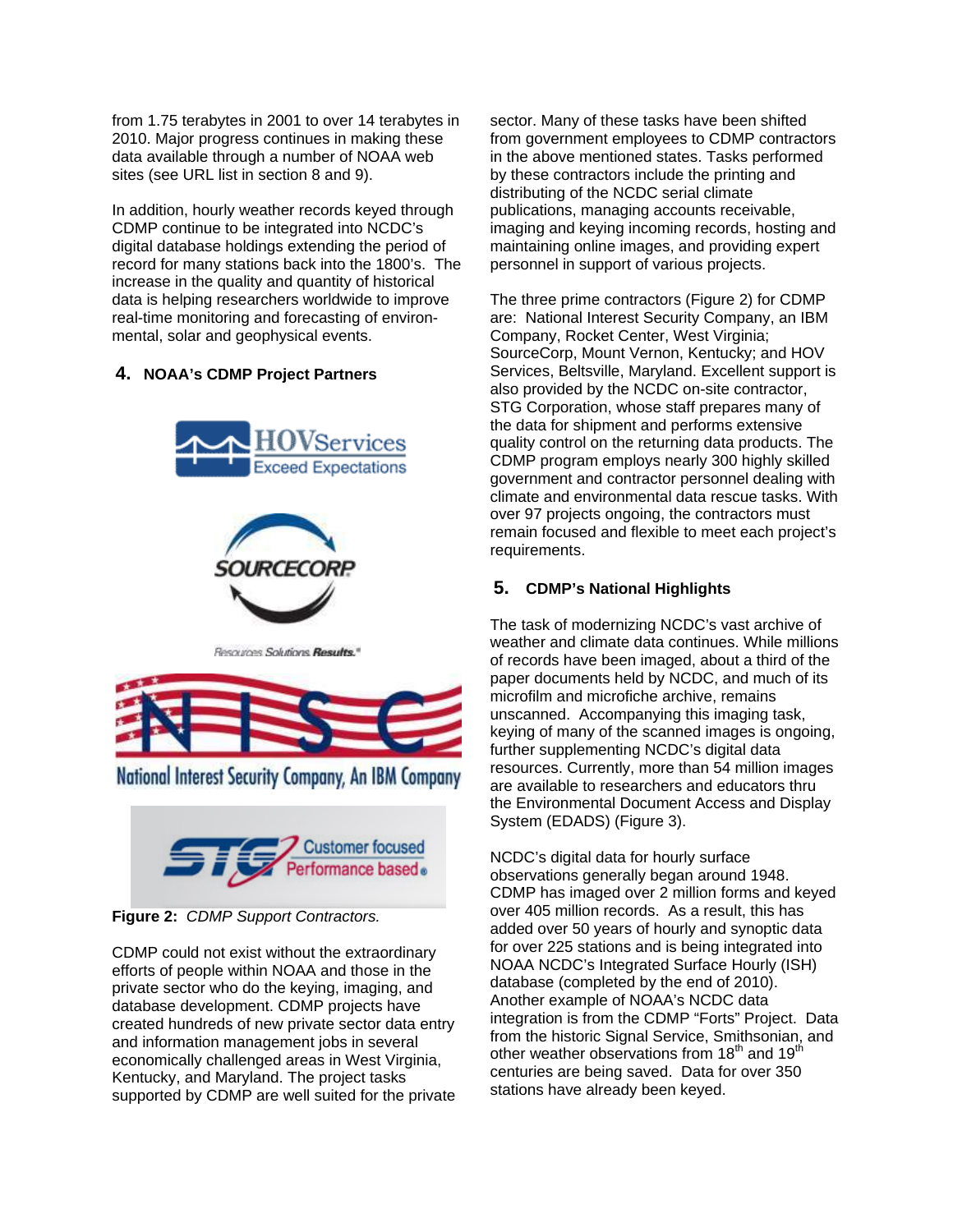| the plans present period them plans                                                                                                            | C Environmental Decument Access and Display System |                                                                                       |  |  |
|------------------------------------------------------------------------------------------------------------------------------------------------|----------------------------------------------------|---------------------------------------------------------------------------------------|--|--|
| Cooperative Observations Standard Search                                                                                                       |                                                    |                                                                                       |  |  |
| DEATCH NAME:<br>O STATION NAME:<br>OSTATE:<br>COMTE:<br>0.0000 10:<br>OROGM TYDE:<br>e pocuverat 10:<br>CRATCH 3D:<br>CASSOCIATED DOCLARAT 3D: |                                                    | ElWildcard<br><b>El Wildcard</b><br><b>CIPartial Date</b><br>ElWildcard<br>Elwirksand |  |  |
|                                                                                                                                                |                                                    | <b>CDMP</b>                                                                           |  |  |
|                                                                                                                                                |                                                    |                                                                                       |  |  |

**Figure 3:** *A screen shot of the EDADS system.* 

Work continues with NOAA's National Hurricane Center and Atlantic Oceanographic and Meteorological Laboratory to digitize historical hurricane reconnaissance data and "storm wallet" collections; the first of these datasets are already being utilized by hurricane specialists and storm researchers. Several projects with the NOAA's National Ocean Service and NOAA's National Marine Fisheries Service are making available rare historical nautical charts, plankton databases, shoreline data, fish surveys in Alaska, and much more. CDMP produced images of historical glacier photographs via the NOAA's National Geophysical Data Center have already made global headlines, with more photos still to be digitized.

One project started in 2009 is expanding the digital database of northwest Atlantic fisheries, extending hydrographic and plankton databases for this area back in time and providing invaluable data on how environmental change and extensive fishing have impacted fish stocks in the Atlantic. Two other tasks are digitizing rare surface weather observations from data-sparse areas in the southwestern U.S. in Navajo Nation and from San Cristobal in the Galapagos Islands, providing more data to help initialize and verify vital climate change models. Another ongoing project is to digitize rare aerial photography of our Nation's coastlines from as far back as the 1920's, helping coastal scientists better understand how erosion and other factors have impacted our beaches and shorelines.

### **6. CDMP's International Highlights**

International cooperation through the NOAA's National Weather Service International Activities (IA) is bringing valuable African, Asian, and South American climate data into global databases, and CDMP is actively involved with the World Meteorological Organization's (WMO) Commission for Climatology. NOAA's CDMP International partners are the International Environmental Data Rescue Organization (IEDRO) and the Atmospheric Circulation Reconstructions over the Earth (ACRE).



**Figure 4:** *Map showing the locations of CDMP's International Projects*.

Data from more than two dozen international data rescue projects will be added to NOAA's baseline (surface, marine, upper air, biological and ecological) databases to aid in research and applied climate and environmental studies and applications (Figure 4). Internationally to date, over 850,000 surface observations and over 200,000 upper-air have been rescued. Other examples are as follows:

East India Company Logbooks provide needed coverage for the Atlantic and Indian Ocean: Nearly 900 log books provide marine observations during 1788-1834 where existing marine data is very limited. This collection will support regional and global climate research and reanalysis efforts to the late  $18<sup>th</sup>$  century and provide clues of the earth's climate during this period. One such recently keyed observation revealed a Tropical Cyclone encounter in 1827. On a return voyage from Whampoa, China, to England, there is strong evidence that the Lady Melville of the English East India Company encountered a tropical cyclone in the Southern Indian Ocean off the coast of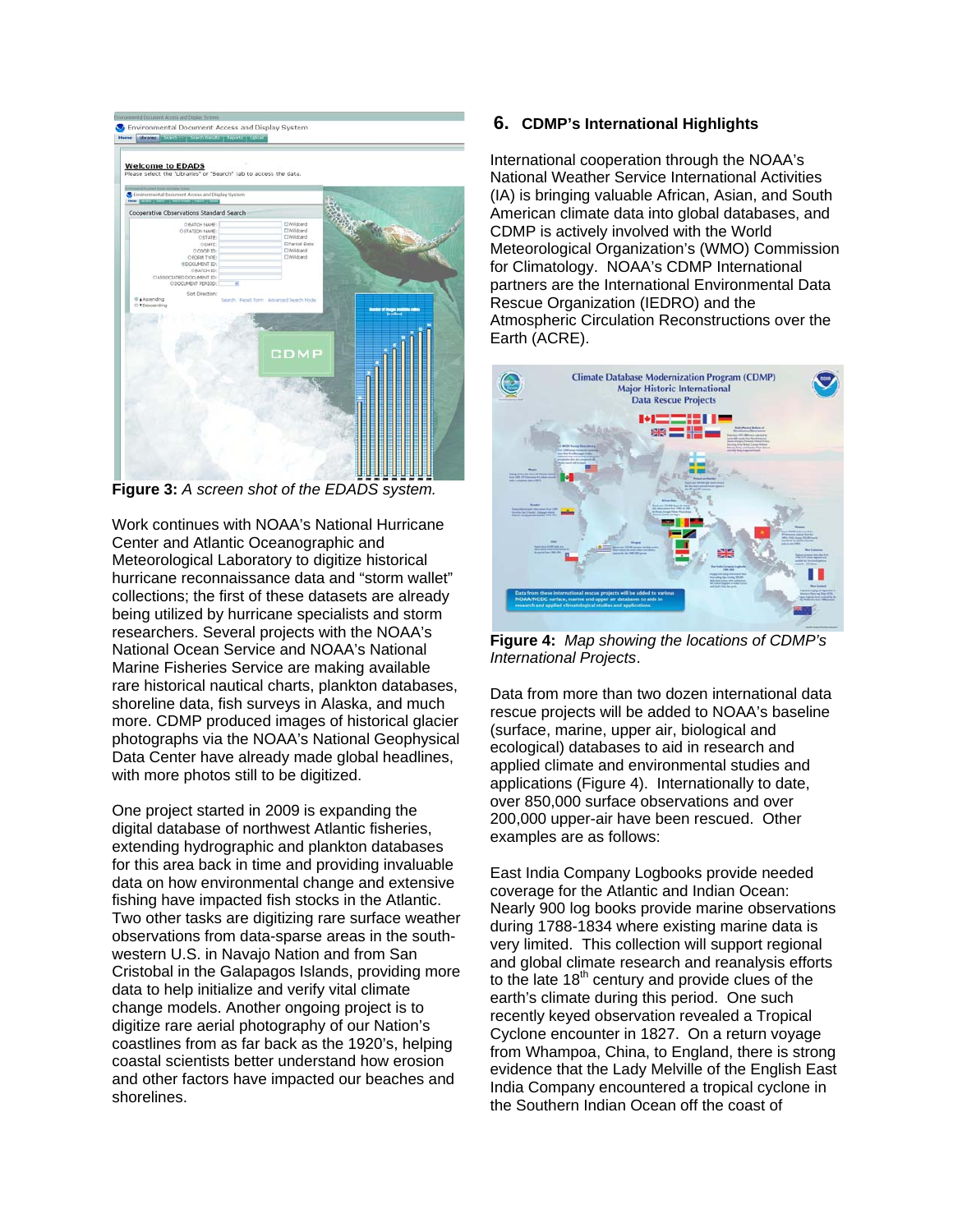Madagascar in April, 1827. This tropical cyclone was not known prior to the time of keying.

Data from Tanzania keyed: CDMP continues to receive African "pilot balloon" (pibal winds and temperature) upper-air data in cooperation with the Tanzania Meteorological Agency. These data from the 1960's and 1970's have then been keyed for three of the thirteen pibal stations in Tanzania. The digitized data will be incorporated into NOAA's Integrated Global Radiosonde Archive database, filling gaps and holes in a data-sparse region, and leading to better analysis of upper air trends and patterns.

Historic Alaska Observations Added to Database: Daily weather data from several historic Alaskan stations, dating back to the 1860's, were keyed as part of the CDMP "Forts" project. Five weather stations, with data periods ranging from the 1860's to the 1890's, were indentified and keyed. The longest complete period of daily data was for Sitka, AK, from 1867-1877. This set dove-tails with prior records from Sitka uncovered by NOAA's Pacific Marine Environmental Laboratory. This is a very valuable find for climate scientists, as observations from data-sparse polar regions during this period are rare.

## **7. Future Work of CDMP**

In 2010, the number of NOAA projects supported through CDMP reached an all-time high of 97 tasks (Figure 5). Most of these are multi-year projects and without continued support through CDMP, these projects would be left incomplete and valuable climate and environmental data would be left undiscovered and unavailable to the scientific community.



**Figure 5:** *Chart showing CDMP's eleven year history of projects, records, and budget*.

The task of modernizing NCDC's vast archive of weather and climate data continues. While millions of records have been imaged and keyed, and at the current pace, there are still years of work ahead to image and key the remaining archived NCDC data.

Ongoing CDMP projects involving other agencies within NOAA are also expected to extend well into the program's second decade. To further extend the program's mission, additional proposals are solicited and accepted each year as funding permits. Just this year, eleven new tasks were added to the docket, with still more proposals recently submitted for 2011 at CDMP's annual proposal workshop.

#### **8. Web Addresses for NOAA Organizations**

Climate Database Modernization Program (CDMP) www.ncdc.noaa.gov/cdmp.html

National Oceanic and Atmospheric Administration (NOAA) www.noaa.gov

NOAA's National Environmental Satellite, Data, and Information Service (NESDIS) www.nesdis.noaa.gov

NOAA's National Climatic Data Center (NCDC) www.ncdc.noaa.gov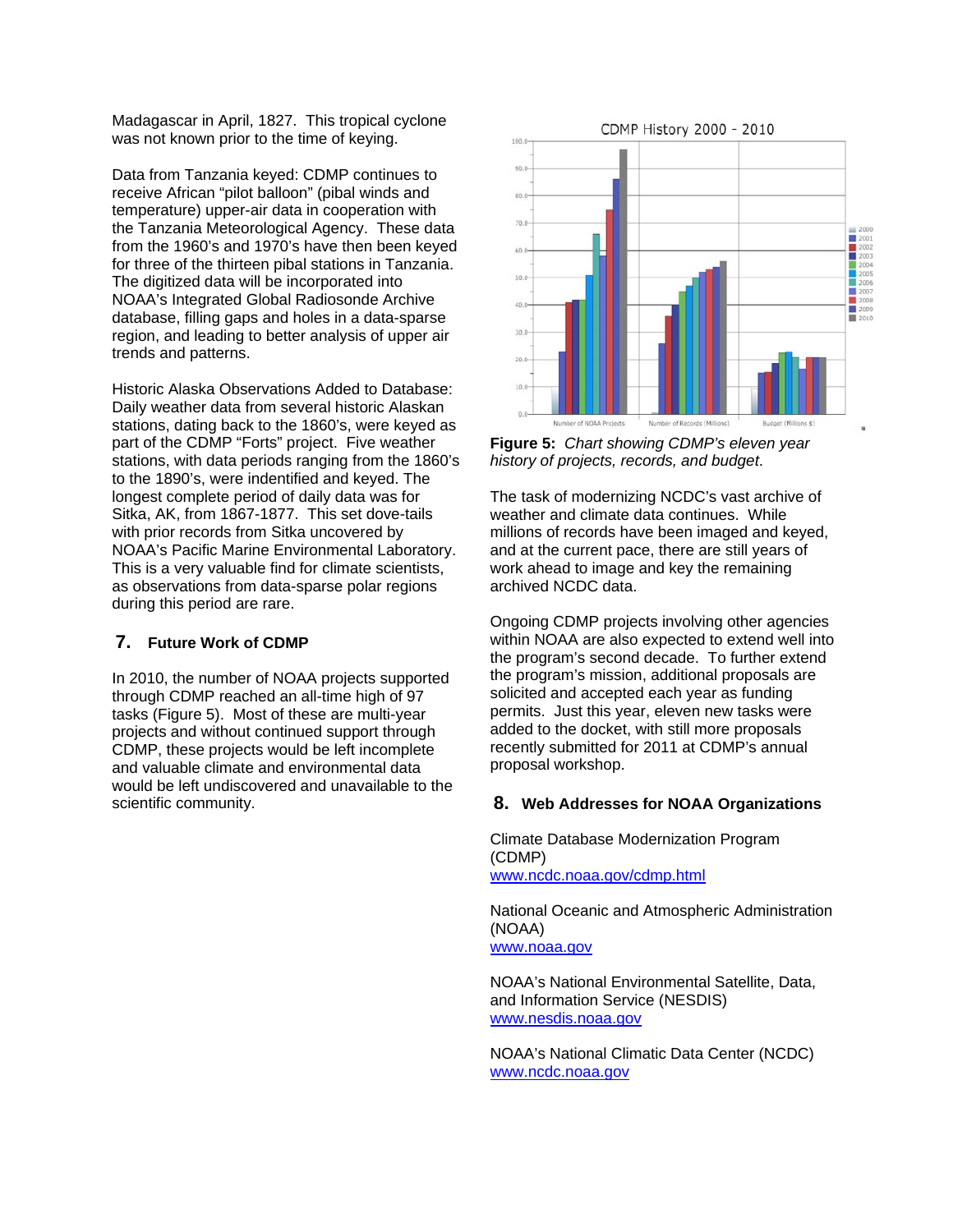NOAA's National Geophysical Data Center (NGDC) www.ngdc.noaa.gov

NOAA's National Oceanographic Data Center (NODC) www.nodc.noaa.gov

NOAA's National Ocean Service (NOS) http://oceanservice.noaa.gov

NOAA's National Marine Fisheries Service (NMFS) www.nmfs.noaa.gov

NOAA's National Weather Service (NWS) www.nws.noaa.gov

NOAA's Office of Oceanic and Atmospheric Research (OAR) www.oar.noaa.gov

### **9. Web Addresses for Selected CDMP Projects**

Oceanographic and Meteorological Laboratory's Atlantic Hurricane Research Division www.aoml.noaa.gov/hrd

National Hurricane Center's "Storm Wallet" Tropical Cyclone Archive www.nhc.noaa.gov/pastall.shtml#wallet

National Marine Fisheries Service COPEPOD Global Plankton Database www.st.nmfs.noaa.gov/plankton

Multi-Lens Air Photos Retrieval System (prototype) www.ngdc.noaa.gov/dmsp/multilens

NOAA Central Library's TIROS & Satellite Meteorology website www.lib.noaa.gov/collections/TIROS/tiros.html

National Snow and Ice Data Center Glacier Pairs http://nsidc.org/data/glacier\_photo/index.html

## **10. Conclusion**

The Climate Database Modernization Program – or more precisely, the outstanding group of people that make it work – has clearly accomplished a great deal in the last eleven years. But the mission of CDMP is far from accomplished. In many ways, the work has just begun.

The people associated with CDMP are proud of the program's accomplishments over the last eleven years. But the accomplishments of the past years only serve to underscore the importance of the program. The CDMP mission to make climate and environmental data more accessible is as vital now as it was over a decade ago.